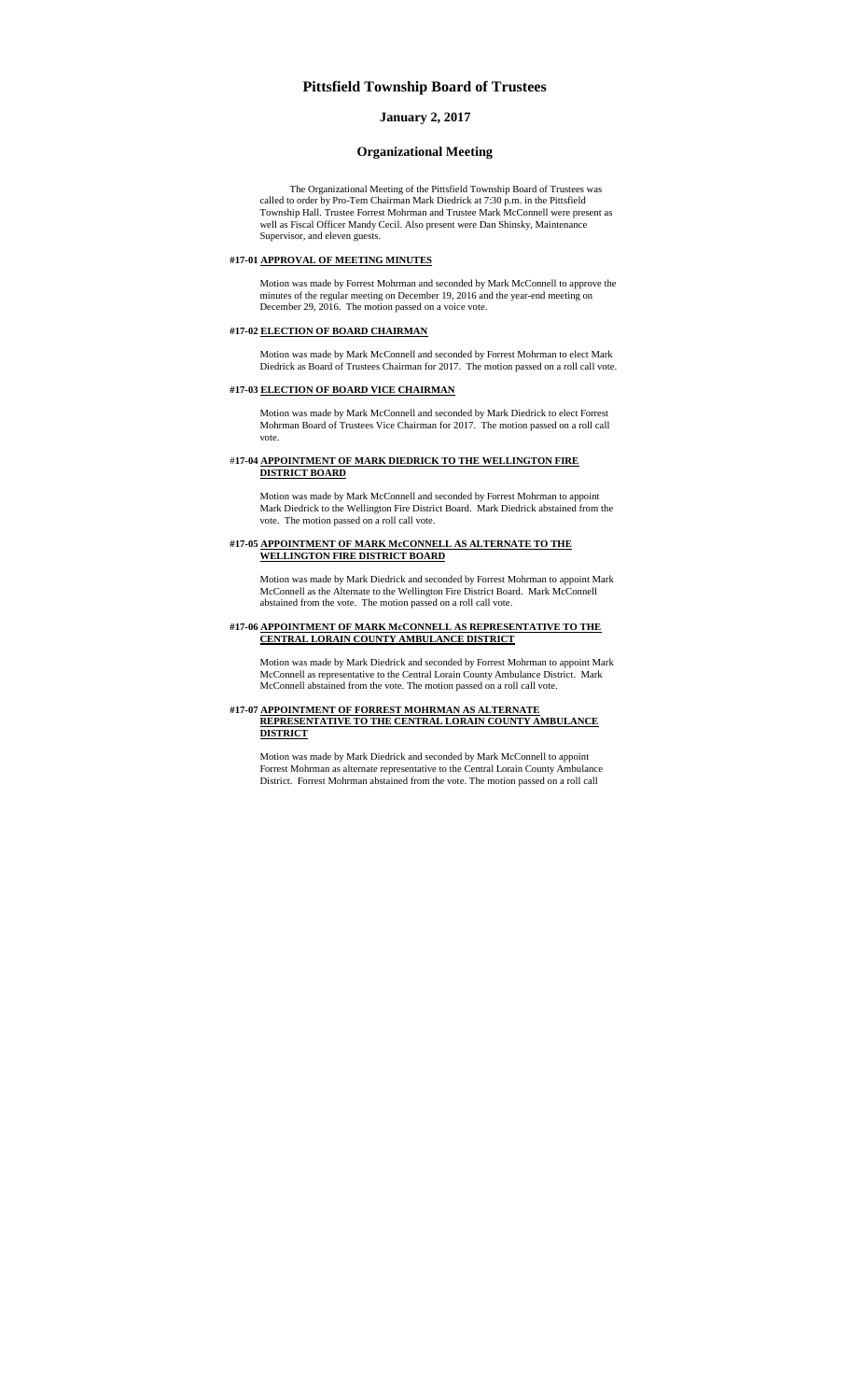#### **#17-08 APPOINTMENT OF FORREST MOHRMAN AS REPRESENTATIVE TO THE LORAIN COUNTY COMMUNITY ALLIANCE**

Motion was made by Mark McConnell and seconded by Mark Diedrick to appoint Forrest Mohrman as representative to the Lorain County Community Alliance. Forrest Mohrman abstained from the vote. The motion passed on a roll call vote.

#### **#17-09 APPOINTMENT OF FORREST MOHRMAN AS REPRESENTATIVE TO THE LORAIN COUNTY GENERAL HEALTH DISTRICT ADVISORY COMMITTEE**

Motion was made by Mark Diedrick and seconded by Mark McConnell to appoint Forrest Mohrman as representative to the Lorain County General Health District Advisory Committee. Forrest Mohrman abstained from the vote. The motion passed on a roll call vote.

#### **#17-10 APPOINTMENT OF FISCAL OFFICER AS THE RECORDS RETENTION DESIGNEE FOR THE TOWNSHIP**

Motion was made by Mark McConnell and seconded by Forrest Mohrman to appoint the Fiscal Officer as the records retention designee for the township. The motion passed on a voice vote.

### **#17-11 APPROVAL TO CONTINUE THE SAME SALARIES AND WAGES FOR 2017 AS WAS APPROVED IN 2016**

Motion was made by Mark Diedrick and seconded by Forrest Mohrman to approve the continuation of the same salaries and wages throughout 2017 as was approved for 2016. (See attached listing.) The motion passed on a voice vote.

### **#17-12 APPROVAL OF RESOLUTION TO SET THE OPEN MEETING POLICY**

Motion was made by Forrest Mohrman and seconded by Mark McConnell to approve the Open Meeting Resolution as stated in the Pittsfield Township Policy Manual. The motion passed on a voice vote.

### **#17-13 APPROVAL OF THE PUBLIC RECORDS POLICY FOR THE TOWNSHIP**

Motion was made by Mark McConnell and seconded by Forrest Mohrman to approve the Public Records Policy for Pittsfield Township as stated in the Pittsfield Township Policy Manual. The motion passed on a voice vote.

#### **#17-14 APPROVAL OF THE RECORDS RETENTION SCHEDULE**

Motion was made by Forrest Mohrman and seconded by Mark McConnell to approve the Records Retention Schedule as stated in the Pittsfield Township Policy Manual. The motion passed on a voice vote.

#### **#17-15 APPROVAL OF THE SNOW EMERGENCY POLICY FOR THE TOWNSHIP**

Motion was made by Forrest Mohrman and seconded by Mark McConnell to approve the Snow Emergency Policy as stated in the Pittsfield Township Policy Manual. The motion passed on a voice vote.

#### **#17-16 APPROVAL OF FINANCIAL REPORTS**

Motion was made by Forrest Mohrman and seconded by Mark McConnell to approve the financial reports as presented. See reports attached. Current fund balance \$353,888.63

Balance on 12/29/16 \$355,610.36 The motion passed on a voice vote.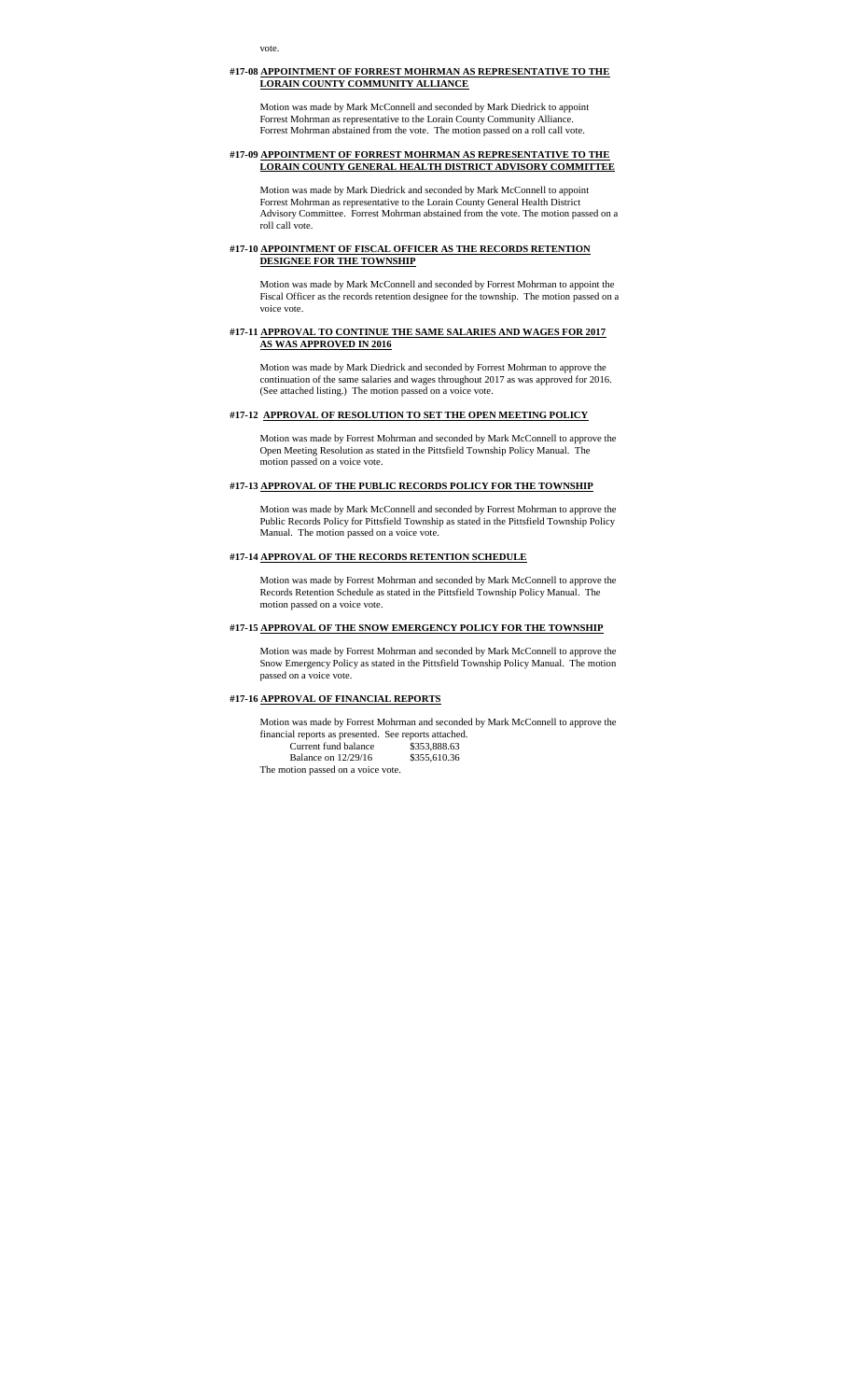# **#17-17 APPROVAL OF PURCHASE ORDERS AND BLANKET CERTIFICATES**

Motion was made by Mark McConnell and seconded by Forrest Mohrman to approve the following purchase orders and blanket certificates: PO#1-2017 through #25-2017

Blanket Certificates #1-2017 through #6-2017 (See attached listing.)

The motion passed on a voice vote.

# **#17-18 APPROVAL OF CURRENT BILLS AND EXPENSES**

Motion was made by Forrest Mohrman and seconded by Mark McConnell to approve the payment of Warrants #10876 through #10882 totaling \$2,196.99. See attached. The motion passed on a voice vote.

#### **MEETING REPORTS**

Fire Chief Mike Wetherbee discussed Nexus Pipeline and addressed any questions the residents had in regards to safety, the timeline, and construction info. The project is to begin in March 2017 with 3.4 miles of the pipeline going thru Pittsfield Township.

## **OLD BUSINESS** –

Mark Diedrick announced that Dumpster Day is scheduled for Saturday, January  $14^{\rm th}$ from 8:00 a.m. to noon. Newsletters mailed later this week. New building walls are insulated inside.

The Pittsfield Township newsletter schedule was discussed. It was officially decided that the newsletter would be printed in the months of January, May, August, and October.

#### **#17-19 APPROVAL TO HAVE BACKUPS KEPT ON 2 USB'S WITH ONE KEPT IN SAFE AT TOWNSHIP AND OTHER USB WITH THE FISCAL OFFICER**

Motion was made by Forrest Mohrman and seconded by Mark McConnell to approve having the backups kept on 2 USB's with one kept in safe at Township and other USB with the Fiscal Officer. The motion passed on a voice vote.

#### **#17-20 APPROVAL TO RE-APPOINT GENE MULLINS TO THE ZONING BOARD FOR ANOTHER TERM**

Motion was made by Mark McConnell and seconded by Forrest Mohrman to re-appoint Gene Mullins to the Zoning Board for another term. The motion passed on a voice vote.

### **#17-21 APPROVAL TO RE-APPOINT BRYCE BROWN TO THE ZONING APPEALS BOARD FOR ANOTHER TERM**

Motion was made by Forrest Mohrman and seconded by Mark McConnell to re-appoint Bryce Brown to the Zoning Appeals Board for another term. The motion passed on a voice vote.

### **#17-22 ADJOURNMENT**

Motion was made by Forrest Mohrman and seconded by Mark McConnell to adjourn the meeting at 8:50 p.m. The motion passed on a voice vote.

The next meeting will be held on January 16, 2017 at 7:30 p.m.

# **THE PITTSFIELD TOWNSHIP TRUSTEES**

\_\_\_\_\_\_\_\_\_\_\_\_\_\_\_\_\_\_\_\_\_\_\_\_\_\_\_\_\_\_\_\_\_\_\_